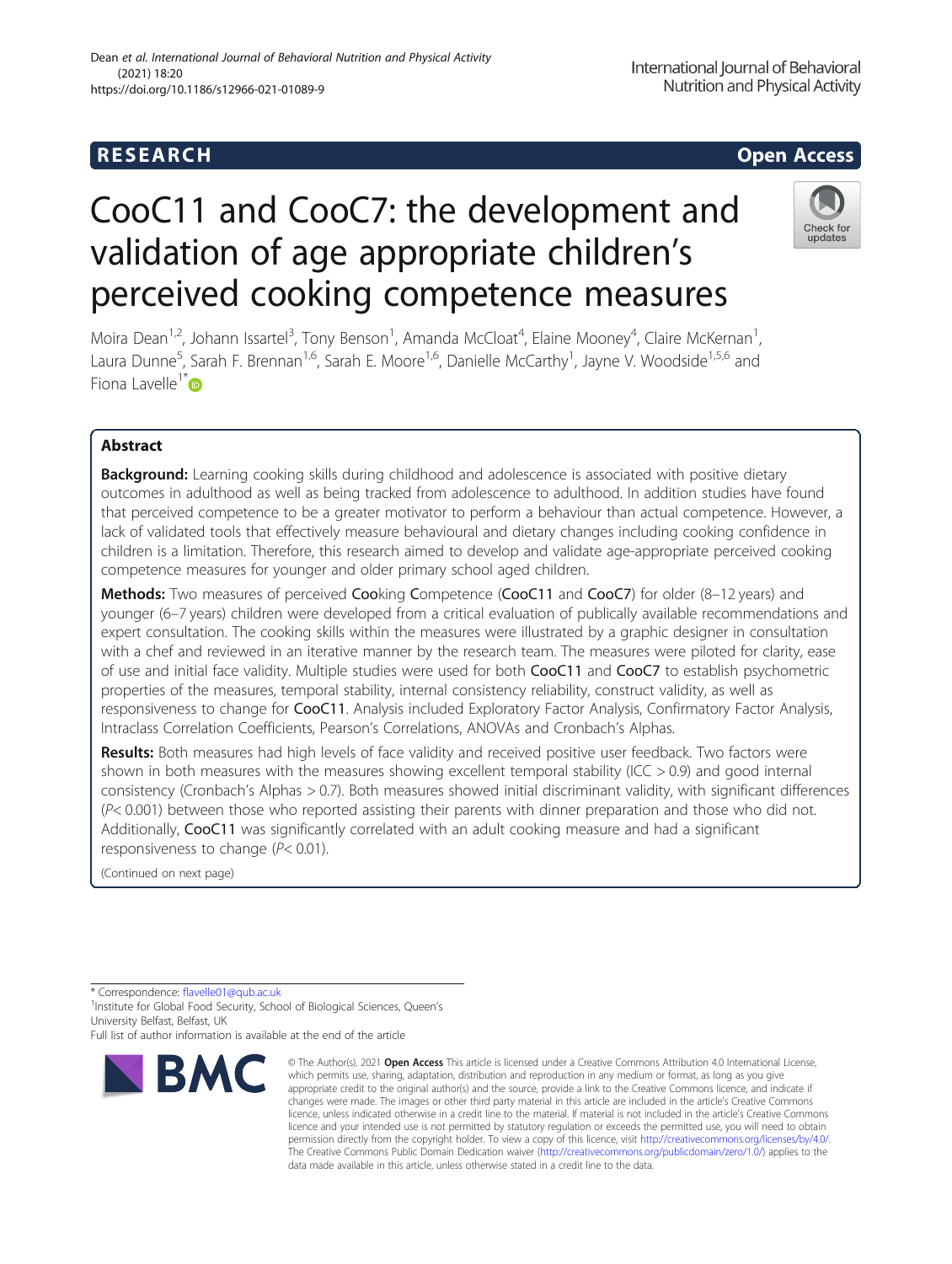#### (Continued from previous page)

**Conclusions:** The CooC11 and CooC7 are the first validated age-appropriate measures for assessing children's perceived Cooking Competence for ages 8–12 and 6–7 years respectively. They can be used to evaluate the efficacy of children's cooking intervention studies or school nutrition education programmes.

Keywords: Measure, Development, Validation, Cooking, Children, Intervention, Assessment, Nutrition, Motor skills, Competence

#### Background

Diet quality has been associated with a number of health outcomes including all-cause mortality, cardiovascular disease risk, cancer risk, and obesity, as well as nonhealth related outcomes such as academic performance  $[1-4]$  $[1-4]$  $[1-4]$  $[1-4]$ . Due to the beneficial associations of a higher diet quality, nutrition education programmes are being used for changing children's dietary patterns and intakes to increase healthy eating practices [[5,](#page-10-0) [6](#page-10-0)]. Within this area, cooking interventions have been highlighted as a promising method for changing children's food-related attitudes, preferences and behaviours [\[7](#page-10-0), [8\]](#page-10-0). Research shows that learning cooking skills at younger ages is associated with positive dietary outcomes in adulthood and these skills track from adolescence to adulthood [\[9](#page-10-0), [10](#page-10-0)]. Additionally, consumption of meals prepared in the home environment, which require cooking skills, has been associated with a normal BMI and body fat percentage [[11](#page-10-0)]. However, a lack of validated measurement tools that effectively measure behavioural and dietary competencies in children is a limitation not only in cooking research [\[8](#page-10-0)] but is also an issue in the wider nutrition area [\[12](#page-10-0), [13\]](#page-10-0).

In recent years, a small number of child-orientated measures have been developed in the nutrition area covering topics such as Nutrition and Food Label Literacy [[14,](#page-11-0) [15](#page-11-0)]. Yet, parental perspectives of child behaviours are still often used as a measure which can lead to bias [[16\]](#page-11-0). Within children's cooking interventions, while some effort has been made to develop a validated measure [[17\]](#page-11-0), this measure tends to focus on broader concepts such as preparing a snack with fruit or vegetables, following a recipe or making a salad etc. and are not specific to measuring individual cooking skills such as chopping, stirring or peeling.

In both adults and children, increased confidence and self-efficacy (situation specific self-confidence [\[18\]](#page-11-0)) are key contributors to engaging in cooking practices and repeating the behaviour [\[19](#page-11-0)–[23\]](#page-11-0). The self-efficacy people have for a specific task, in this case cooking, contributes to the individual's perceived competence ('the perception a person has concerning his or her abilities' [\[24](#page-11-0)]). Studies have found perceived competence to be a greater motivator to perform a behaviour than actual competence [\[25\]](#page-11-0). This has been extensively studied in the area of physical activity, where children with higher levels of perceived competence participated in a greater amount of physical activity [[26](#page-11-0)]. Additionally, higher levels of perceived competence at younger ages predicted higher levels of perceived competence and physical activity at older ages [[27\]](#page-11-0). Furthermore, children with low levels of perceived competence, even with high actual competence, were shown to have lower levels of motivation for physical activity than children with high levels of perceived competence (with or without matching levels of actual competence)  $[28]$  $[28]$  $[28]$ . Therefore, being able to measure perceived competence effectively is essential for understanding behaviour change and for evaluating successful interventions. While measuring perceived competence in motor skills exist [[29](#page-11-0), [30\]](#page-11-0) currently there is no equivalent perceived competence measurement tool in the area of cooking, which is also a learned and modifiable behaviour.

The developmental differences between children and adults require consideration when conducting research with children [\[31](#page-11-0)]. Therefore, when developing measures appropriate to children, the developmental stages and capabilities of the child, such as their motor skill development, must be taken into consideration for the content of the measure, as well as a child's attention span, the format of the measure, the validity and reliability of the responses and the clarity of the language [\[31](#page-11-0), [32](#page-11-0)]. In addition, recommendations from the literature [\[31](#page-11-0), [33](#page-11-0)] suggest that, when children are involved, research methods using visual and/or game-like measurements are preferred. These methods are more engaging to children and are similar in formats to teaching methods used at school [[31](#page-11-0), [33](#page-11-0)]. These strategies have been implemented in the children's perceived motor skills competence measure [\[29,](#page-11-0) [30\]](#page-11-0). They have shown to be effective in the measurement of perceived motor skills competence, globally [[34](#page-11-0)–[38](#page-11-0)]. However, while using these methods may be engaging for the children, it must also obtain relevant data [[31\]](#page-11-0). Therefore, it is necessary to develop appropriate and relevant items within the measure. The specific cooking skills within the measure must be relevant to the children's developmental capacity to ensure that children are rating their perceived competence on items that they are able to achieve (i.e. appropriate for their age) [\[39](#page-11-0)]. Therefore, this research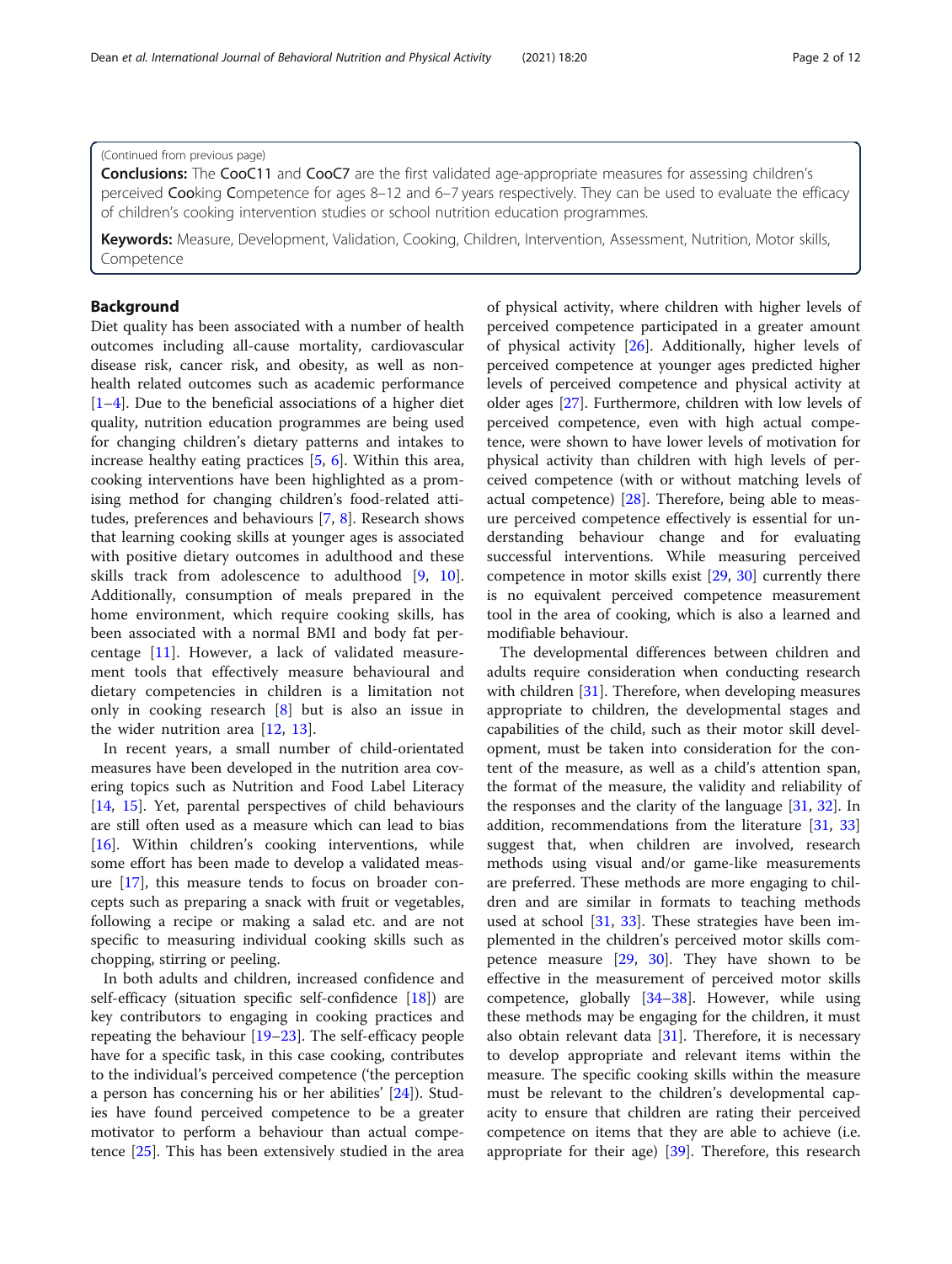aimed to develop and validate age-appropriate perceived cooking competence measures for children, through the assessment of the measures' face validity, psychometric properties, construct validity and reliability (both internal consistency and temporal stability).

#### Methods

A number of steps were undertaken in the development and validation processes of the two age-appropriate children's cooking competence measures. Items were selected for inclusion for the content of the measures from a review of children's cooking recommendations that were mapped to their age-appropriate developmental skills [\[39](#page-11-0)], and were reviewed by an expert panel. The measure was designed in line with a published perceived motor competence measure [\[30\]](#page-11-0) and characters performing the cooking skills were illustrated by a graphic designer. Next initial face validity was established by the research team and a primary school teacher and the measures were piloted. The psychometric properties of the measures were assessed using Exploratory Factor Analysis (EFA) and Confirmatory Factor Analysis (CFA) and face validity of the final structures of the two measures were established. Following this, construct validity, convergent and discriminant, and internal consistency reliability were assessed. Temporal stability reliability of both measures was then examined. Finally, for the older measure, responsiveness to change was established. The

details of this process can be found in the following sections.

#### Item selection

The cooking skills that children should be learning at different ages were obtained through a critical evaluation of publically available children's recommendations and the addition of new recommendations based on children's developmental skills [[39\]](#page-11-0). From this review, for the two Cooking Competence measures, 14 cooking skills for 8–12 year olds (CooC11) and 10 skills for 6–7 year olds (CooC7) were identified as being frequently occurring and culturally neutral, i.e. a cooking skill was not specific to one culture. The items were selected to ensure they were both developmentally appropriate and relevant [\[31](#page-11-0)]. An expert panel including an educational researcher, a primary school teacher, an early year's educator, a movement scientist and two Home Economists, with a minimum of 10 years' experience in their respective fields, reviewed the selected skills for age appropriateness and level of difficulty. An age range was proposed for each skill and skills were then ranked in order of difficulty from easiest to hardest, see Table 1.

#### Development and implementation of measure

The design of the children's perceived cooking competence measure was based on a published perceived motor competence measure [\[30\]](#page-11-0). However, in the

**Table 1** Cooking skills identified for younger and older children

| Level of difficulty | <b>Cooking Skills</b>             |                                   |  |
|---------------------|-----------------------------------|-----------------------------------|--|
|                     | Younger (ages 6-7 years)          | Older (ages 8-12 years)           |  |
| Easiest             |                                   |                                   |  |
|                     | Tearing Leaves                    | Tearing Leaves                    |  |
|                     | Washing Vegetables                | Washing Vegetables                |  |
|                     | Stirring/Mixing ingredients       | Stirring/Mixing ingredients       |  |
|                     | Mashing                           | Mashing                           |  |
|                     | Measuring liquids <sup>a</sup>    | Measuring liquids <sup>a</sup>    |  |
|                     | Weighing ingredients <sup>a</sup> | Weighing ingredients <sup>a</sup> |  |
|                     | Chopping                          | Chopping                          |  |
|                     | Grating                           | Using a blender <sup>c</sup>      |  |
|                     | Peeling                           | Grating                           |  |
|                     | Using a tin opener <sup>b</sup>   | Peeling                           |  |
|                     |                                   | Using a microwave <sup>d</sup>    |  |
|                     |                                   | Using a tin opener                |  |
|                     |                                   | Using the oven <sup>d</sup>       |  |
| Most difficult      |                                   | Using the stove/hobe              |  |

 $a$  – measuring liquids and weighing were separated in the measure;  $b$  - tin opener was placed in the younger age before the expert panel review moved it into the 9+ age category;  $c$  – blender replaced mixer as mixer was more associated with baking as opposed to cooking;  $d$  – oven and microwave were separated in the measure;  $e -$  Using the stove/hob was added as a means of factoring in the use of a cooker/cooker top for those that may not have an oven/as a means of trying to include stirring over heat.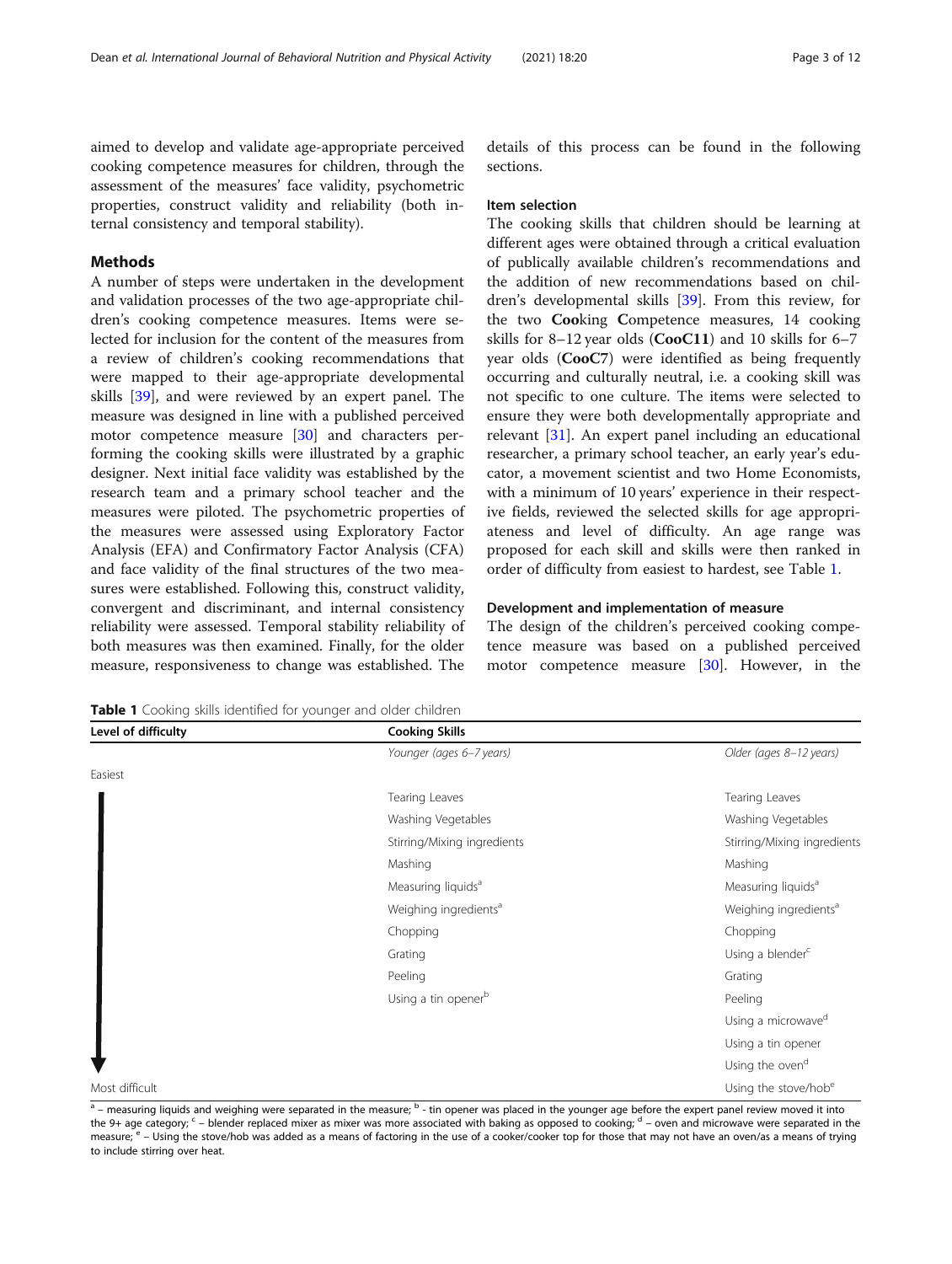cooking skills measure the child was asked first whether they engaged in a particular cooking skill (in line with Lavelle et al. [[40\]](#page-11-0)), before they rated their level of competence. This aims to reduce positive illusory and social desirability biases [\[31\]](#page-11-0). In the measure, each skill was illustrated as a child-friendly character performing the skill. Using an iterative process, the child characters were drawn by a graphic designer in consultation with a chef and reviewed by the research team for accuracy and suitability. The illustrations provided a visual 'cue' to the cooking skill as some cooking terminology relating to skills may not be familiar to the children. In line with Barnett et al. [\[30](#page-11-0)], the child is shown an image of a child, boys are presented with images of boys performing the skills and girls are shown images of girls. This promotes a peer modelling effect, as it is argued that a child is more likely to relate to a character that is more like themselves [[41,](#page-11-0) [42](#page-11-0)]. The child is asked whether they do the skill shown (see Fig. 1 as an example). If the child responds yes, then they are shown two more images of the child performing the skill, one performing it well and the other performing it poorly. The child is then asked which image represents their perceived level of competence on a five point Likert scale.

The five response options result in five possible levels of competence for each skill (see Fig. [2](#page-4-0) as an example). However if the child responds that they do not perform that particular skill, they move on to the next skill.

The cooking skills are presented in ascending level of difficulty as rated by the expert panel. Additionally, the



sequence of presentation of 'good' competence of a skill alternated in position on the page with 'poor' competence of a skill [\[29](#page-11-0), [30\]](#page-11-0). Each child completes the measure individually. However, if a child's literacy levels were not at a sufficient level that they could read the questions, then the researchers assisted the child by reading out the questions so that the child could complete the task.

#### Piloting and initial face validity

The measures were reviewed by the research team and a primary school teacher for language, readability and literacy levels [[31](#page-11-0)]. Based on the feedback minor amendments were made to the language, such as changing 'in between A and B' to 'A bit like A and B,' as it was suggested that children would interpret the original phrasing to mean physically in between the two characters. Additionally, the font size of the text was increased for the younger age group. Furthermore, the characters' expressions were all changed to neutral, so that the children would not choose their responses based on how happy or sad they were feeling but on their perceived level of competence. Thus, the research team assessed the measures for initial face validity.

The designed measures were also piloted with a number of children of differing ages [\[43](#page-11-0)]. This piloting allowed the research team to assess the usability, length of time of completion, enjoyability as well as further face validity such as recognition of the skills and differentiation between the 'good,' and 'poor' performance of the skill.

Further validation assessments were undertaken for both the older age measure (**CooC11**) and the younger age measure (CooC7), which will be detailed in the following section. For both measures, endpoint user feedback from both the children and teachers were received. Five teachers and three teaching assistants, from the recruited samples of children, provided their perceptions around the measures including the suitability, usability and length. Each class in these samples were asked about their experiences using the measure, whether they liked this type of activity, about the characters and if there was anything they would change. Additionally, informal qualitative feedback was gathered across all samples. Prior to data analysis, where necessary, items were reversed coded so that a higher score indicated greater perceived cooking competence for all items. All analyses were conducted using IBM SPSS Statistics v25 and IBM SPSS Amos v25, with a significance level of 0.05.

### CooC11 (8–12 year olds)

Participants and procedure

Sample 1: Data from 469 primary school children aged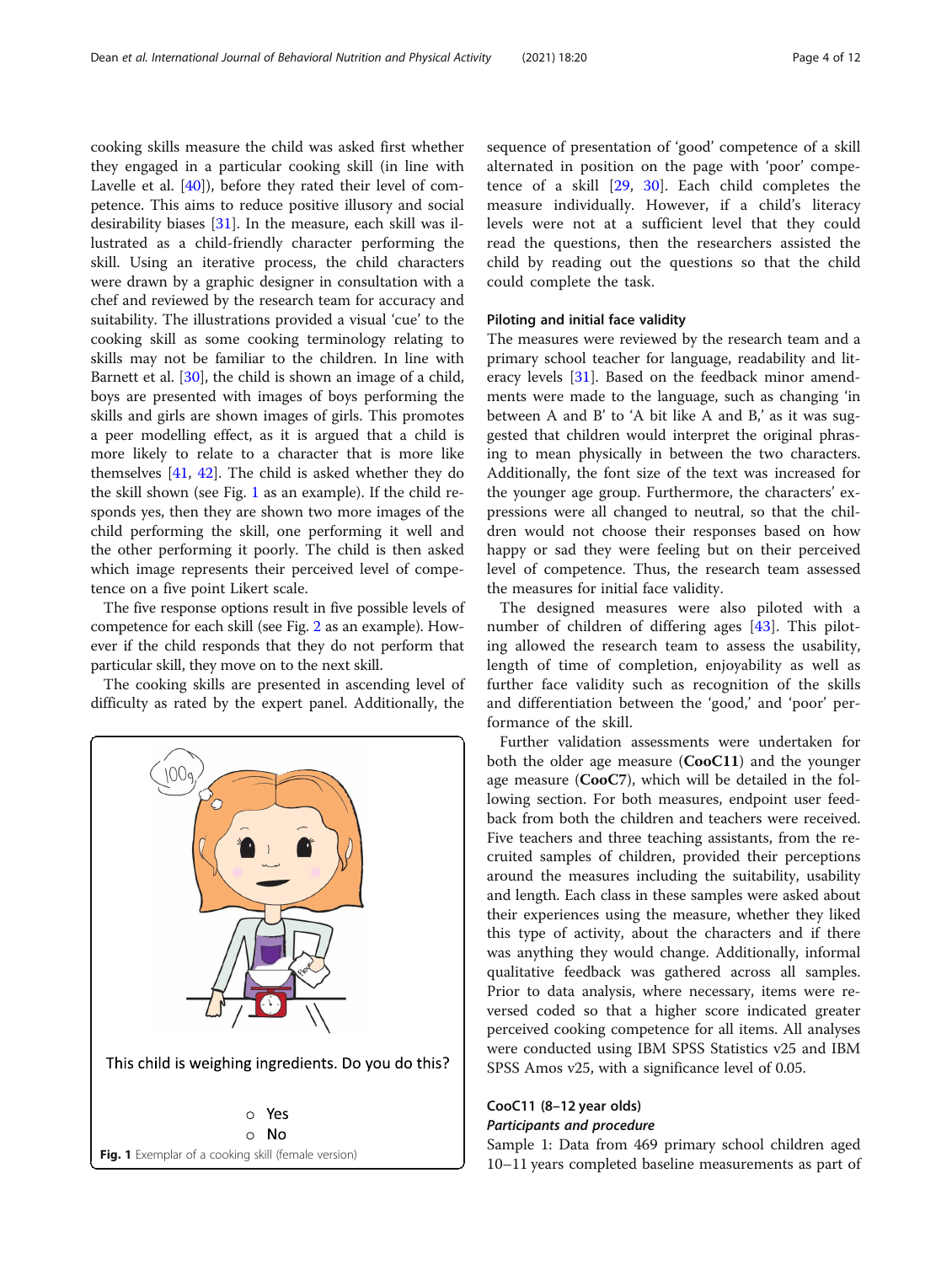<span id="page-4-0"></span>

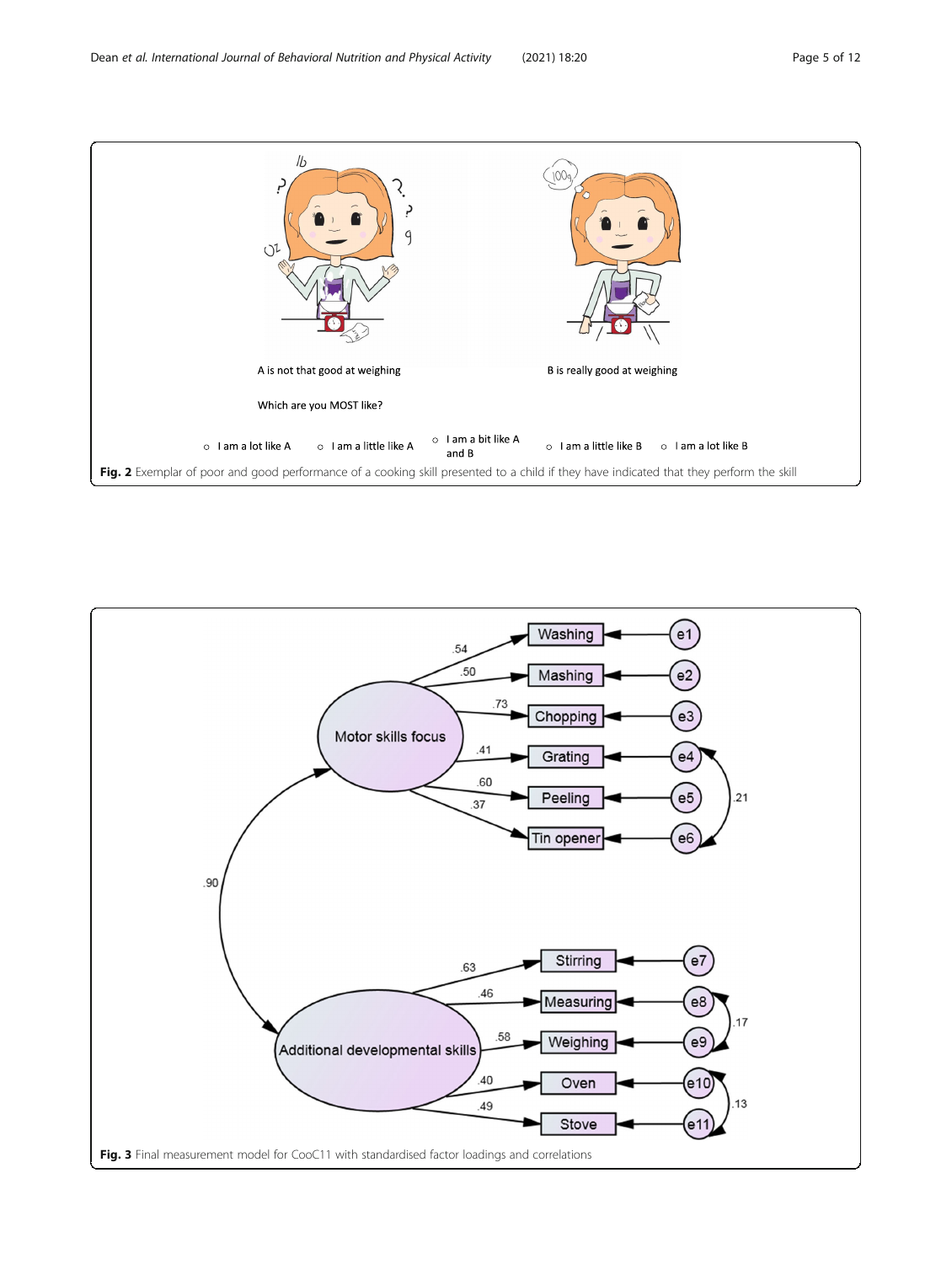a larger study (Project Daire) [[44](#page-11-0)]. For this sample, 50.32% were female. Schools from both rural and urban areas with varying socioeconomic levels were included. Data was collected in February–March 2019.

Sample 2: Children (N=38) between the ages of 8–<sup>9</sup> years and 10–11 years (two year groups in the primary school system in Northern Ireland) were recruited. Children from one primary school were recruited for this study. For this sample, 52.6% were female. Children in this sample completed the measure at two time points two weeks apart in May 2019.

Sample 3: Children  $(N=32)$  between the ages of  $10-12$ years who participated in a one week cooking camp intervention in August 2019. In this sample, 78.1% were female. These children completed the measure before and after the cooking camp intervention.

#### Psychometric testing, validation and data analysis

Exploratory factor analysis Sample 1 was randomly split to conduct EFA and CFA, with 269 children included in the EFA. EFA (maximum likelihood) with direct oblimin rotation was used. This oblique rotation was used as it was believed that factors would be related [[45\]](#page-11-0). Sample adequacy was assessed using Kaiser-Meyer-Olkin (KMO) value [[46](#page-11-0)] and Bartlett's Test of Sphercity [[47\]](#page-11-0). Factors were assessed using Eigenvalues greater than 1  $[48]$  and a minimum of 3 items per factor  $[49]$  $[49]$ . Items were removed based on communalities and factor loadings.

Confirmatory factor analysis and face validity The remaining 200 randomly selected children from sample 1 were used for CFA. The final model identified by the EFA was assessed as a confirmatory factor analysis with maximum-likelihood estimation, using IBM SPSS Amos v25. The following fit statistics were used to assess the model [\[50](#page-11-0)]:

- Chi-square  $(\chi^2)$  A non-significant chi-square value  $(p > 0.05)$  which is two or three times larger than its value divided by the degrees of freedom (df) at its maximum indicates that the model can be accepted.
- Root Mean Square Error of Approximation (RMSE) A) – A preferred value is 0.05 or less.
- Comparative Fit Index (CFI), Normed-Fit Index (NFI), Tucker-Lewis Index (TLI) – For these indices a value of 0.90 or greater indicates that the model can be accepted.

To establish face validity of the measure structure, five researchers in the areas of food, nutrition, health psychology, Home Economics and human movement science, reviewed the final model and factor structure. Cooking skills in each factor were assessed upon general relation in cooking as well as underlying developmental skills including fine and gross motor skills in addition to numeracy, literacy and safety considerations. All items were assessed to ensure they measured what they claimed to measure.

Construct validity – convergent and discriminant validity Sample 1 was used for Construct validity. Convergent validity shows that measures are valid by identifying a relationship with an existing similar measure using correlation analysis. As there are no similar children's measures to establish convergent validity, the cooking method section of an adult measure was used [[40\]](#page-11-0). This measure has not been used previously with children due to the levels of literacy required. However, as the current sample is at the older end of the age range for the measure, the research team decided to include the measure as a means of establishing some level of convergent validity. Additionally, due to the lack of measurements available, the children were asked whether they help their parents making the dinner. It was expected that those who assist with dinner preparation would have a reported higher cooking competence. Due to a large number of children answering 'sometimes'  $(N=298)$  and a small number answering 'always'  $(N=35)$ , compared with those answering 'never', 'sometimes' and 'always' were combined to those who 'help with dinner.' And due to the large difference between the two response categories, a random selection of those who responded 'help with dinner' were selected to compare against never. This ensured that there was a relatively equal number of participants in each group for the oneway ANOVA.

Internal consistency reliability Internal consistency reliability was used to examine agreement between the items in a scale. Cronbach's Alpha was used to assess internal consistency reliability. A value of 0.7 or higher shows good reliability [\[51](#page-11-0)]. Sample 1 and 2 were used to establish internal consistency of the measure.

Temporal stability Sample 2 was used to assess Temporal Stability of the measure. The temporal stability of the scales was examined using the Intraclass Correlation Coefficient (ICC). This illustrates the level of agreement between item answers over time. A stronger ICC indicates greater agreement, suggesting greater temporal stability. Moderate reliability is seen with an ICC value of 0.50–0.75, good reliability is a value of 0.75– 0.90, while a value of greater than 0.90 suggests excellent reliability [[52\]](#page-11-0).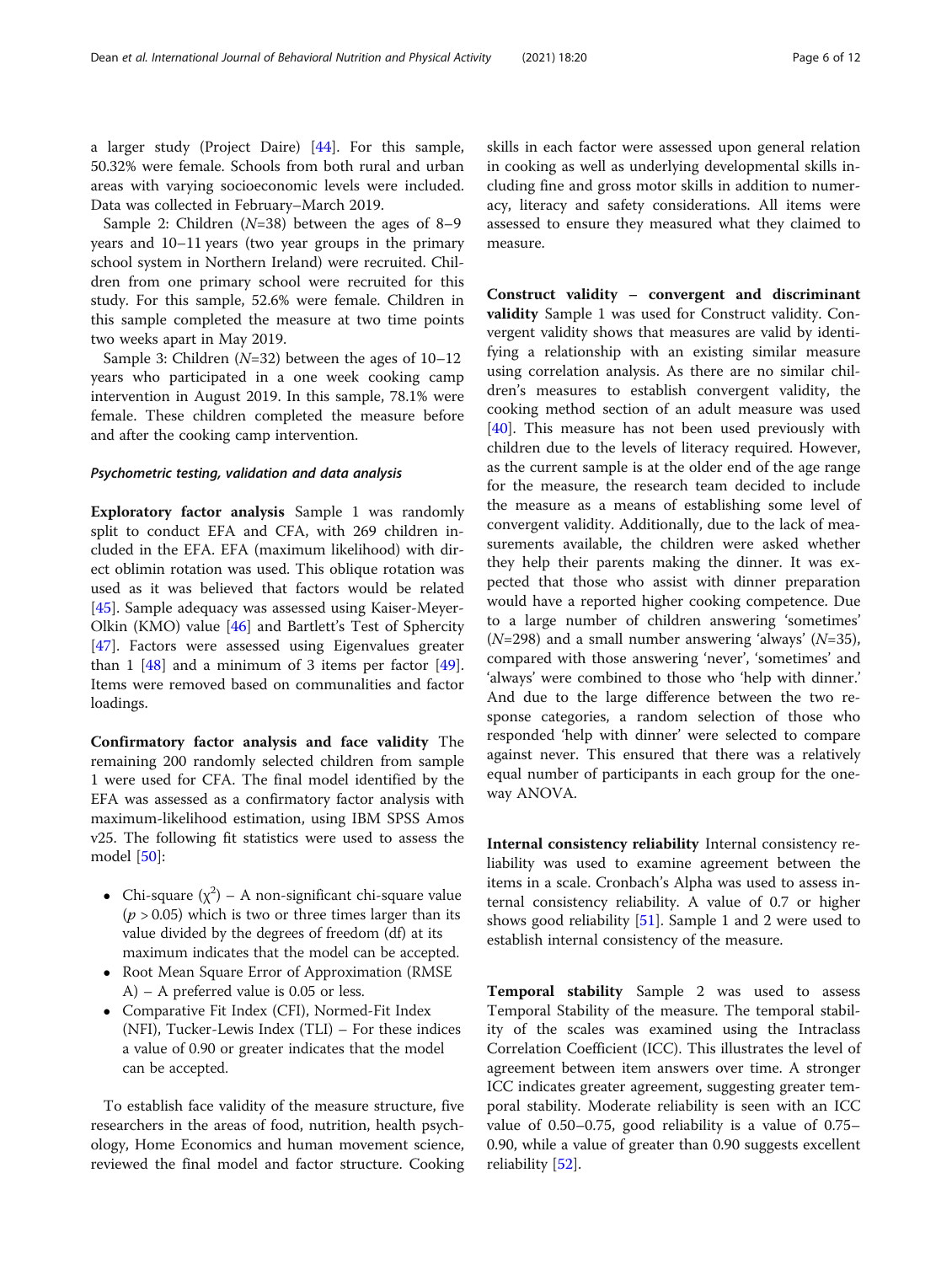Responsiveness to change Sample 3 was used to assess the responsiveness to change of the measure, a further indication of validation [\[53\]](#page-11-0). This was established through investigating changes in the measure scores before and after the children receive a cooking focused intervention using T-tests.

### CooC7 (6–7 year olds)

Participants and procedure

Sample 4: Data from 514 primary school children aged 6–7 completed baseline measurements as part of a larger study (Project Daire) [\[44](#page-11-0)], are used as Sample 4. For this sample, 48.63% were female. Schools with varying socioeconomic levels and from both rural and urban areas were included. Data was collected in February– March 2019.

Sample 5: Children  $(N=13)$  between the ages of 6–7 years old were recruited as part of Sample 5 from the same school as sample 2. In this sample, 46.2% were female. Children in this sample completed the measure at two time points two weeks apart in May 2019.

#### Psychometric testing, validation and data analysis

The same criteria as in 2.4.2 were used for testing the CooC7 measure. The samples used, and differences in analysis to CooC11 are detailed below.

Exploratory factor analysis Sample 4 was randomly split to conduct Exploratory Factor Analysis (EFA) and Confirmatory Factor Analysis (CFA), with 314 children included in the EFA.

Confirmatory factor analysis and face validity The remaining 200 randomly selected children from Sample 4 were used for CFA. The same procedure was used for the CFA and face validity as in section 2.4.2.

Construct validity – discriminant validity Sample 4 was used for construct validity. There are no similar children's measures to establish convergent validity and the cooking method section of the adult measure [[40\]](#page-11-0) is above the literacy and cognitive capacity of this age group. Due to the lack of measurements available, the children were asked whether they help their parents making the dinner, with the expectation again that a higher cooking competence score would be seen in those that help with dinner preparation. The responses for the children were 'never', 'sometimes' or 'always'. Comparisons between children in the 3 categories were conducted using an ANOVA with Scheffe post hoc analysis due to differences in numbers in the groups.

Internal consistency reliability and temporal stability Sample 4 and 5 were used to establish internal consistency of the measure. Sample 5 was used to assess Temporal Stability of the CooC7.

#### Ethical considerations

All schools partaking in the research (Samples 1, 2, 4 and 5) signed and returned a memorandum of understanding. An opt-out parental consent system was implemented. In sample 3, due to the nature of the intervention and the demand for places, an opt-in system was used. In all samples, parents were made aware that they were not obliged to allow their child to take part in the study and that they could withdraw their child at any time point up to data analysis without reason or consequence. Additionally, the children were made aware that they did not have to take part. The research was conducted in accordance with the Declaration of Helsinki. Ethical approval was received from The School of Social Sciences, Education and Social Work Ethics Committee, Queen's University Belfast (Reference number 038\_1819) for Samples 1 and 4 and from The School of Biological Sciences Ethics Committee, Queen's University Belfast (0519/LavelleFA, 0519/ LavelleFB), for Samples 2, 3 and 5.

#### Results

#### Overall usability, face validity, user feedback

The research team established initial face validity to ensure that all items measured what they claimed to measure. Piloting of the measures established that children could distinguish between 'good' and 'poor' performance of an illustrated skill and that they found the measure easy to use. Teacher feedback relating to the characters was positive and the teachers felt that the illustration would help the children struggling with literacy and/or would help children who had learning difficulties. However, it was noted that some children using the CooC7 may still need help reading. Teachers recommended that a larger font size for CooC11, would be beneficial for the younger age group (8–9 years) to help with their reading. The children's enjoyment completing the measure, especially using the measure on a tablet, and the short duration of time required to complete the measures were seen as positives.

Qualitative feedback showed that children completing the measure enjoyed doing it and wanted more questions and suggested that they should be given an opportunity to provide a reason why they don't do certain skills. They also identified with the illustrated characters, "That guy is just like me except the hair – like it's me" (P7 male pupil, sample 1).

#### CooC11 (ages 8–12 years) Exploratory factor analysis

The results showed an excellent KMO value of 0.86 and a significant ( $p < .001$ ) Bartlett's Test of Sphericity,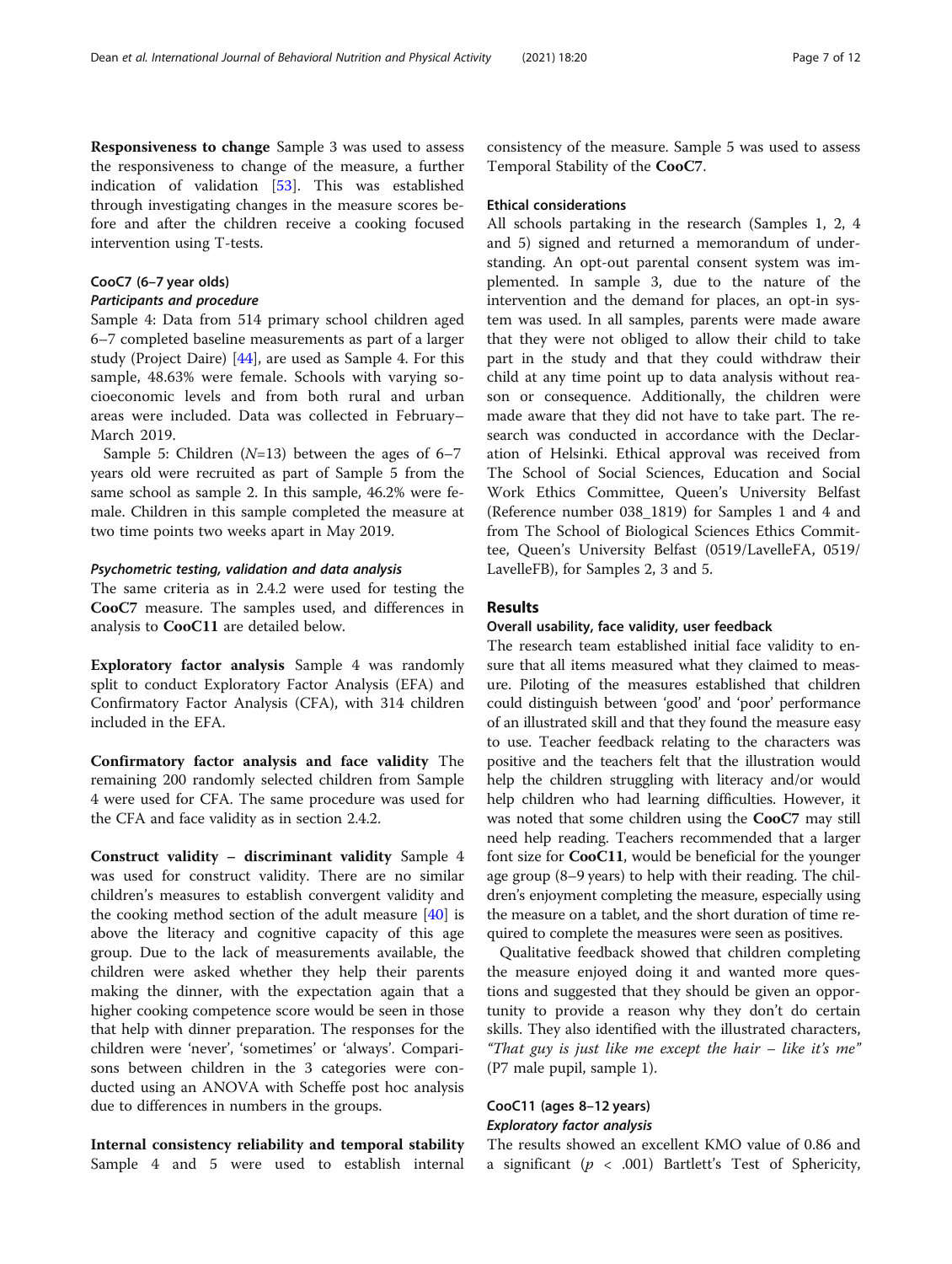indicating sample adequacy for analysis. Initially three factors were apparent in the data. 'Tearing leaves,' 'Using a blender,' and 'Using a microwave' were removed due to communalities < 0.25 and cross loading across factors. Given this the analysis was conducted again, to ensure that the factor structure and results were acceptable after the modification. Two factors were now apparent in the data, as shown by Eigenvalues greater than 1. Both factors had a minimum of 3 items, no items crossloaded on more than one factor, and the minimum factor loading was 0.3. In addition, the internal reliability values for each factor were 0.77 and 0.72 respectively, therefore, all 11 items were retained. The overall Cronbach's alpha for the measure was 0.82 in this sample.

#### Confirmatory factor analysis

When entered as a CFA, the final EFA model did not have optimal fit (significant  $\chi^2$ , RMSEA 0.06, NFI 0.83, TLI .89). To improve this, the modification indices suggested some of the error terms should be allowed to covary. Following these amendments, fit was acceptable. Specifically, the  $\chi^2$  was significant, but with a  $\chi^2/df$  ratio below 2 (1.50). RMSEA was 0.05. While the NFI was .87, the CFI was .95 and TLI .93, indicating overall acceptable fit. All standardised loadings were 30 or above (see Fig. [3](#page-4-0) for final model). Face validity was established through the agreement that all items were appropriate for their factor, after discussion around 'stirring.' As 'stirring' may seem more appropriate to a motor skills focus, however, as highlighted in the original review, 'stirring' could be considered over heat, which has additional safety components. Due to it being considered an easier skill, it appeared before 'using a hob/stove' which was added to factor in this difference and therefore some children may have still considered it over heat, and thus agreement was reached it was appropriately placed.

#### Construct validity (convergent and discriminant validity)

In sample 1 ( $N=469$ ), the adults cooking methods confidence score had a Cronbach's Alpha of 0.82. Spearman's rank correlation analyses showed that the children's cooking competence measure in the current study was significantly correlated with the adults cooking methods confidence score, 0.49 ( $P$ < 0.001). Those children that reported helping their parents with preparing the dinner had a significantly higher cooking competence than those who did not (P< 0.001), see Table 2.

| Table 3 Temporal Stability of CooC11 and factors |
|--------------------------------------------------|
|--------------------------------------------------|

| Scale                                       | Τ1            | T2            | ICC  |
|---------------------------------------------|---------------|---------------|------|
|                                             | M (SD)        | M (SD)        |      |
| Motor skills focus                          | 7.50 (8.04)   | 6.97(7.35)    | 0.89 |
| Additional Developmental skills 6.37 (6.44) |               | 7.61(7.11)    | 0.85 |
| CooC11                                      | 13.87 (13.42) | 14.58 (13.16) | 0.91 |

#### Internal consistency and temporal stability

The internal consistency reliability of CooC11 was very good for the 8–9 years and 10–11 years, with a Cronbach's of 0.86 and 0.84, respectively, and 0.85 overall.

In terms of temporal reliability **CooC11** had an ICC of 0.91, indicating an excellent temporal stability, with the two subscales having good temporal stability, as detailed in Table 3.

#### Responsiveness to change

The measure is responsive to change, as seen by a significant increase  $(P< 0.01)$  from pre-cooking camp intervention  $CooC11$  mean (SD), 21.75 (7.89), to post camp CooC11, 26.13 (8.89).

## CooC7 (ages 6–7 years)

#### Exploratory factor analysis

The results showed an excellent KMO value for CooC7 of 0.81 and a significant (p < .001) Bartlett's Test of Sphericity, indicating that the sample was adequate for factor analysis. Two factors were seen in the data, as shown by Eigenvalues greater than 1. All factors had a minimum of 3 items. 'Tearing leaves' and 'Stirring/mixing' were removed due to communalities < 0.15. Furthermore, 'Using a tin opener' was removed as it did not meet the minimum factor loading of 0.3 and cross loaded across factors. Given this the analysis was conducted again to ensure that the factor structure and results were acceptable following the previous modification. All factors contained at least three items, no items cross-loaded on more than one factor, and the minimum factor loading was 0.3. In addition, the Cronbach's Alpha values for each factor were 0.65 and 0.62, respectively, therefore, all 7 items were retained. The overall measure had an internal consistency reliability of 0.71.

#### Confirmatory factor analysis

The final EFA model fit the data well in the confirma-tory model (Fig. [4](#page-8-0)). The  $\chi^2$  was non-significant, with a

**Table 2** Differentiating between those that report helping prepare dinner and those that don't

| <b>Measure</b> | Total Sample ( $N = 272$ ) | Do not help with dinner $(N=136)$ | Help with dinner $(N=136)$ | Significance |
|----------------|----------------------------|-----------------------------------|----------------------------|--------------|
|                | M(SD)                      | M (SD)                            | M (SD)                     |              |
| CooC11         | 17.04 (12.88)              | 10.57 (9.65)                      | 23.51 (12.47)              | 0.000        |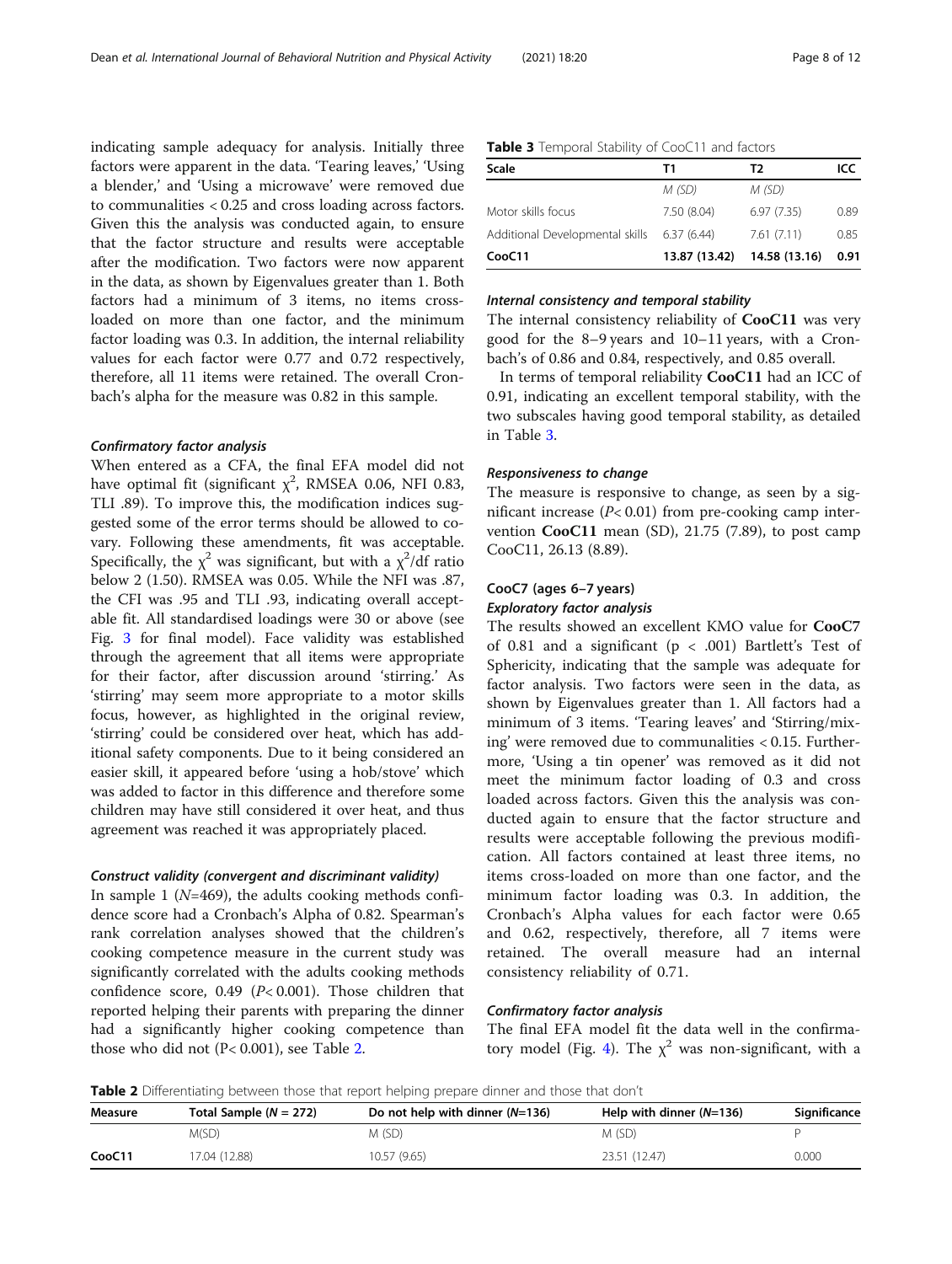<span id="page-8-0"></span>

 $\chi^2$ /df ratio of 1.24, and the RMSEA was 0.04. The CFI, NFI, and TLI were all excellent at .98, .93, and .98 respectively. In addition, all standardised loadings were above 3. Face validity was established through the agreement that all items were appropriate for their factor after discussion around the factoring of weighing and measuring on separate factors.

#### Construct validity (discriminant validity)

Discriminant validity results for CooC7 can be seen in Table 4 below.

#### Temporal stability

In terms of temporal reliability the measure had an ICC of 0.92, indicating an excellent temporal stability, with the two subscales having good temporal stability (see Table [5\)](#page-9-0).

#### Discussion

To the best of our knowledge, this research is the first to develop and validate age appropriate children's

measures, CooC11 and CooC7, for the design and evaluation of nutrition and cooking interventions. Effectively measuring perceived cooking competence is an important element for assessment of interventions, as perceived competence has been shown to be a motivator for repeating the behaviour [\[25\]](#page-11-0) and cooking has been associated with a better diet quality [\[7](#page-10-0), [8](#page-10-0)]. Both measures were developed to ensure they were age appropriate and engaging for children [[31,](#page-11-0) [33\]](#page-11-0). They have high levels of face and construct validity and excellent internal consistency reliability and temporal stability. Additionally, CooC11 demonstrated responsiveness to change validity.

For both measures endpoint user feedback was generally positive and children found completing the measures enjoyable. The children understood the language being used, enjoyed the character illustrations and use of a tablet to complete the measure, indicating an appropriate measure format, and requested additional questions, highlighting that completing the measure was within their attention span [\[31](#page-11-0), [32](#page-11-0)].

Table 4 Differentiating between the different levels of assisting preparing dinner

| Measure | <b>Total Sample</b><br>$(N=513)$ | Never help with<br>dinner $(N=190)$ | Sometimes help with<br>dinner $(N=205)$ | Always Help with<br>dinner $(N=118)$ | Significance |
|---------|----------------------------------|-------------------------------------|-----------------------------------------|--------------------------------------|--------------|
|         | M (SD)                           | M (SD)                              | M (SD)                                  | M (SD)                               |              |
| CooC7   | 11.83 (8.66)                     | $8.12(7.71)^a$                      | $12.17(8.17)^b$                         | $17.20(8.02)^c$                      | 0.000        |

Superscript letters depict where significant differences ( $P < 0.001$ ) fall between the groups.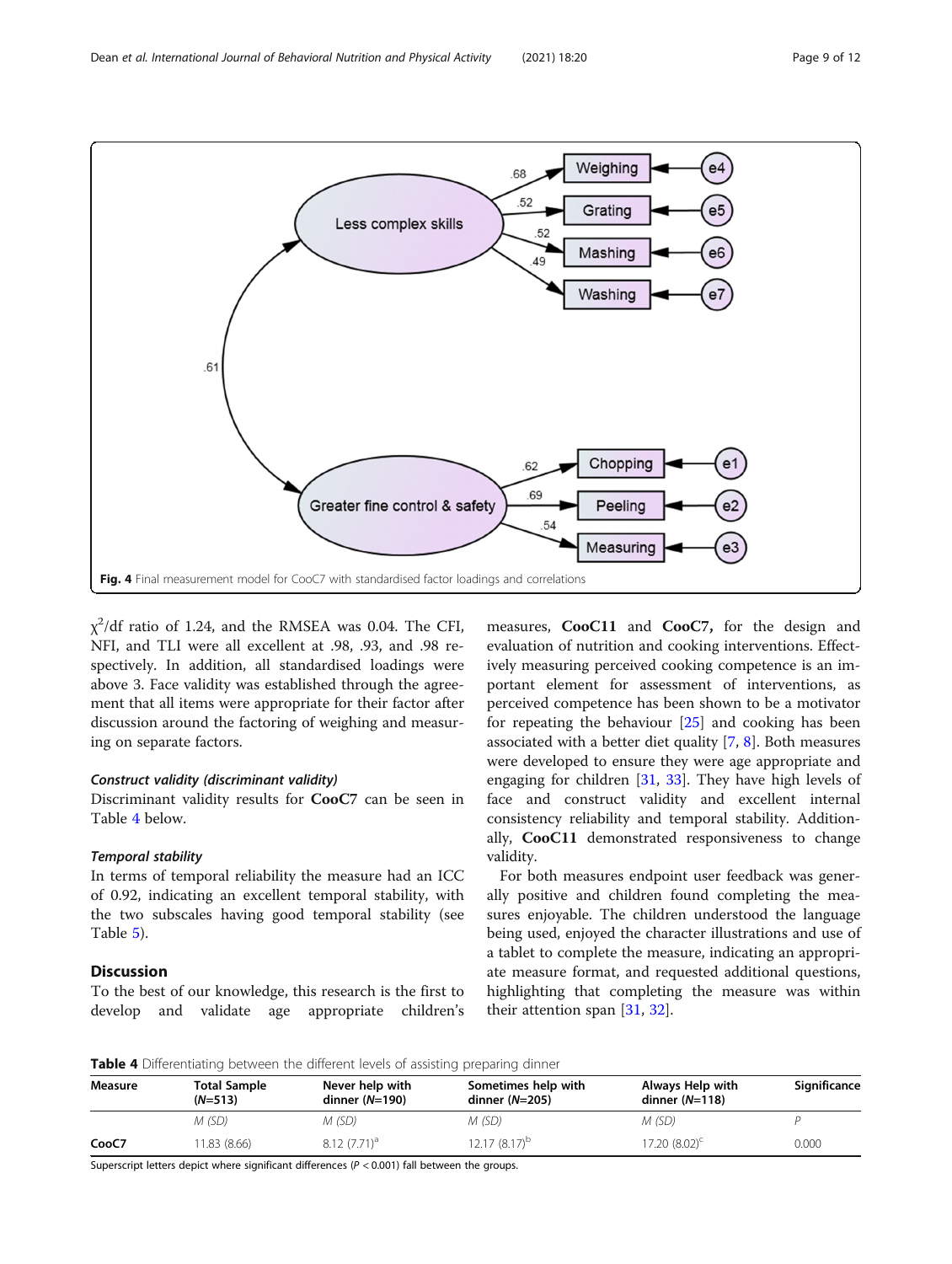| <b>Scale</b>                  | Т1           | Т2            | ICC  |
|-------------------------------|--------------|---------------|------|
|                               | M (SD)       | M (SD)        |      |
| Less Complex skills           | 7.00(4.81)   | 7.62 (7.07)   | 0.85 |
| Greater fine control & Safety | 5.23(5.00)   | 4.77 (4.89)   | 0.86 |
| CooC7                         | 12.23 (9.00) | 12.39 (10.14) | 0.92 |

<span id="page-9-0"></span>Table 5 Temporal Stability of measure and factors

#### Factors

The EFA and CFA confirmed a two-factor structure for both CooC11 and CooC7. For CooC11, face validity of the two factors was established, Factor 1 consists of cooking skills that encompass basic motor skills and Factor 2 consists of cooking skills that need additional developmental skills such as numeracy and literacy. Stirring was accepted in Factor 2, as this cooking skill is often performed over heat and therefore needed safety considerations, which was also noted in the original recommendations [\[39\]](#page-11-0). While the skill 'using a stove/hob' was added to encompass this type of stirring, e.g. stirring over heat, the skill 'stirring' is shown to the child before 'using a stove/hob' so they may still consider 'stirring' as over heat.

CooC7, also has two factors. Factor 1 consisted of the less complex skills for this age group whereas, Factor 2 consisted of cooking skills that required greater fine motor control and safety aspects. While there was some initial discussion around 'grating' factoring onto Factor 1, it was established that this cooking skill requires less fine motor control than 'using a peeler' or 'chopping.' Additionally, in this age group, 'measuring liquids' and 'weighing' factored onto different factors. It is suggested that for this age group, 'measuring liquids' is a more complex skill requiring greater fine motor control to accurately measure out liquids correctly.

While these factors are apparent within the measures, using CooC11 and CooC7 in their entirety is currently recommended, as these measure are quick to complete and there is a lack of validated measures to assess the factor construct validity.

#### Validity and reliability

The CooC11, was correlated with an adult cooking confidence measure  $[40]$  $[40]$ , which showed some convergent validity. Both measures were able to distinguish between children who reported different levels of assisting their parents with preparing the dinner, highlighting initial discriminant validity. Furthermore, CooC11 showed it was responsive to change, as there was a significant increase in perceived cooking competence by children attending the cooking camp intervention. It is worth noting that due to the nature and recruitment for this intervention, these children had an initial interest in cooking, shown by their higher initial CooC11 scores compared to the children in samples 1 and 2 who were recruited from schools. As changes were detected pre and post intervention, this demonstrates that the measures can be used with participants who have some level of initial cooking competence to measure changes.

Both measures showed that they had high levels of internal consistency reliability, indicating that they are measuring coherent concepts, demonstrated by the Cronbach's alphas being greater than 0.7, which is satisfactory for non-clinical samples [[54,](#page-11-0) [55\]](#page-11-0). Additionally, both overall measures showed excellent temporal stability demonstrated by the test-retest analysis, where the ICC scores were greater than 0.9 [[52\]](#page-11-0), showing that the scores are highly reliable over time.

#### Strengthening the research area

The reported decline in child involvement in cooking in the home environment [\[56](#page-11-0), [57](#page-11-0)], has led to an increase in children's cooking interventions [[7,](#page-10-0) [8\]](#page-10-0). New models are being created, such as the Cook-Ed<sup>™</sup> model [[58\]](#page-11-0) to help guide the design, development and evaluation of the quality and success of the interventions using validated measures. The new CooC11 and CooC7 are a necessity in this area and will contribute to the strengthening of the global research by providing validated measurements to use in the evaluation of intervention studies. The measurement of perceived competence is a key element for consideration in the evaluation of interventions, as perceived competence has been shown to be a motivator for repeating the behaviour [[25](#page-11-0)].

#### Future research

Future research should assess the responsiveness to change of CooC7. Due to the difficulty in recruiting this age group within the available resources this was not assessed within the reported studies. Endpoint user feedback from teachers suggest that these new measures can be adapted to be used with people with learning difficulties and/or disabilities. Future research could develop and diversify the characters to make the measures suitable to use with these target populations.

#### Strengths and limitations

The new measures involved extensive development, underpinned by a review, expert consultation and existing measures [[29,](#page-11-0) [40](#page-11-0)] and illustrated by a graphic designer in consultation with a chef. The illustrated characters were highlighted as helpful and relatable. Additionally, the use of tablets to complete the measure was enjoyable to the participating children and the use of characters and a tablet to undertake the measures, enabled a more 'game' feeling rather than a test, which was found to be beneficial [[33\]](#page-11-0). However, it was noted, to help with literacy for those at the younger end of the age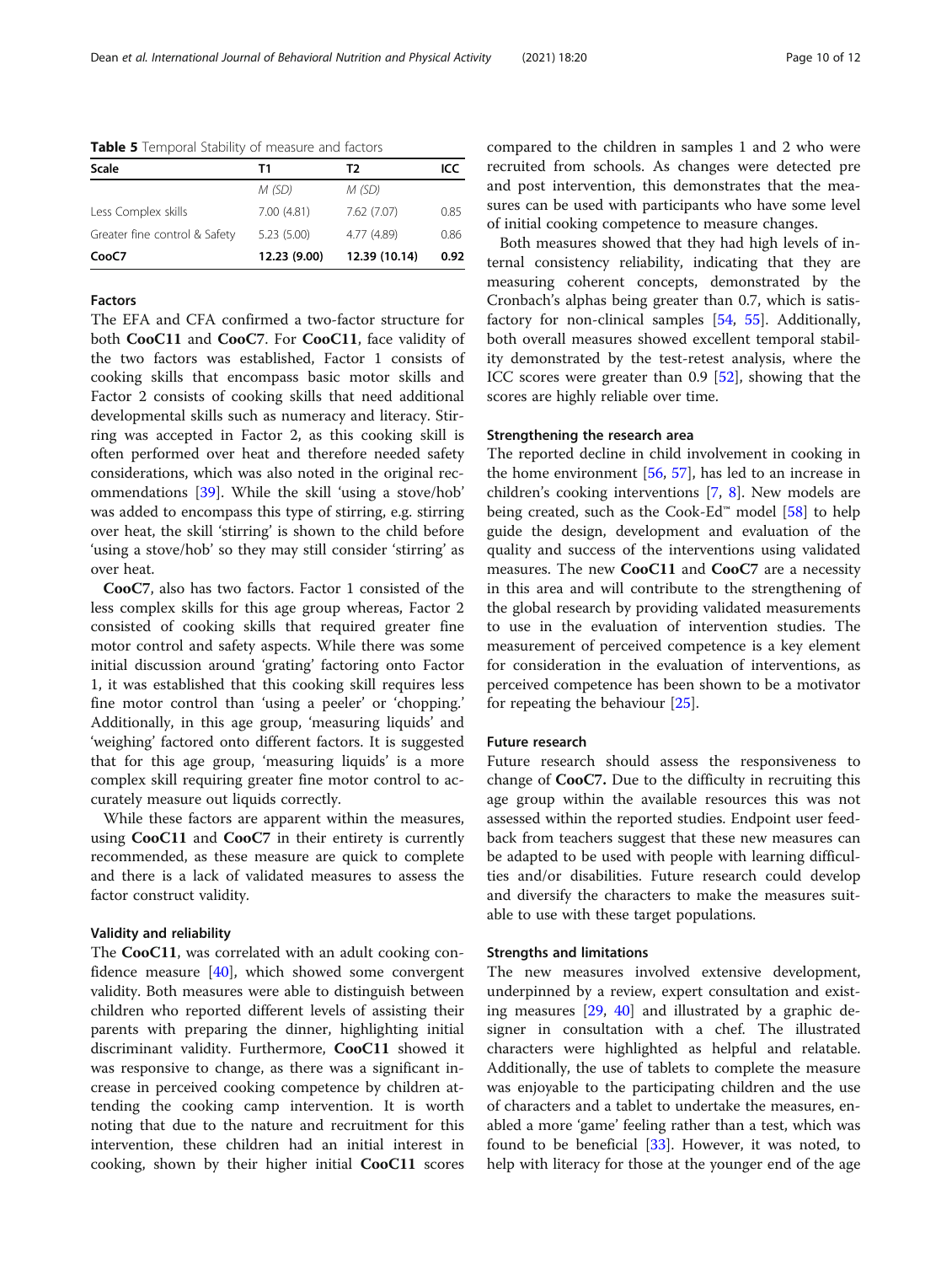<span id="page-10-0"></span>range using CooC11, an increased font size would be beneficial.

The developed measures were found to be highly reliable and valid. The cooking skills included were based on evidence based age-appropriate recommendations developed from global publically available cooking recommendations and deconstructed for their underlying motor skills [[39\]](#page-11-0), thus increasing the generalisability of the measures outside of a UK/Irish population. Due to the lack of ethnic diversity in the regions being sampled, the children were shown Caucasian illustrations, however, to increase the cross-cultural applicability of the measures, a range of diverse character illustrations are available to use to ensure that all children can identify with the characters illustrated. While the measures assess specific skills and the illustrations only act as a 'prompt' for skill identification, some examination of the use of different characters in the measure may be of interest. Furthermore, if individual factors in the measures are to be used as standalone measures then construct validity of the factor structure is necessary when additional measures are available.

#### Conclusions

The CooC11 and CooC7 are the first extensively developed and validated age-appropriate measures for assessing children in nutrition related interventions. The measures assess children's perceived Cooking Competence for children aged 8–12 and 6–7 years respectively and can be used to evaluate the efficacy of children's cooking intervention studies or school programmes.

#### Acknowledgements

The authors would like to thank the pupils and their parents, principals, teachers from all the schools, from the piloting phase and from the 'Cook Like A Boss' cooking intervention that participated in the research. Additionally, the authors are grateful for the input from the experts involved in the initial review of the items. The authors would like to thank Lucy Patterson (@lucy\_graphicdesigner) for her design work.

#### Authors' contributions

FL created the initial concept with development and research design contributions from MD and JI. JI, AMC, EM and LD were involved in the expert review. JVW, CMC, DMC, SFB, SEM and FL were involved in recruitment and data collection. FL and TB conducted the majority of the analysis with input from JI, AMC and EM. FL and MD drafted the manuscript. All authors reviewed and edited the manuscript. The authors read and approved the final manuscript.

#### Funding

Funding for character illustrations through Project Daire was received from the Agri-Food Quest Competence Centre, funded by Invest Northern Ireland. The study funder had no role in the study design, collection, analysis or interpretation of the data and had no role in writing the manuscript.

#### Availability of data and materials

The datasets used and/or analysed during the current study are available from the corresponding author on reasonable request. The measures are freely available to use and can be obtained by contacting the corresponding author. Additionally, the measure has been translated into the Irish language which is also available from the corresponding author. Where appropriate the corresponding author is willing to assist with back translation for other translations.

#### Ethics approval and consent to participate

Ethical approval was received from The School of Social Sciences, Education and Social Work Ethics Committee, Queen's University Belfast (Reference number 038\_1819) for Samples 1 and 4 and from The School of Biological Sciences Ethics Committee, Queen's University Belfast (0519/LavelleFA, 0519/ LavelleFB), for Samples 2, 3 and 5. Informed parental consent was received from all parents through an opt-out system in all schools samples and an opt in system in Sample 3 due to the nature of the intervention. In all samples, parents were made aware that they were not obliged to allow their child to take part in the study and that they could withdraw their child at any time point up to data analysis without reason or consequence.

#### Consent for publication

Not applicable.

#### Competing interests

The authors declare that they have no competing interests.

#### Author details

<sup>1</sup>Institute for Global Food Security, School of Biological Sciences, Queen's University Belfast, Belfast, UK. <sup>2</sup>School of Health Sciences, Faculty of Health and Medicine, The University of Newcastle, Callaghan, NSW 2308, Australia. <sup>3</sup>Multisensory Motor Learning Lab, Dublin City University, Dublin, Ireland 4 Department of Home Economics, St. Angela's College, Sligo (National University of Ireland Galway), Sligo, Ireland. <sup>5</sup>Centre for Evidence and Social Innovation, Queen's University Belfast, Belfast, UK. <sup>6</sup>Centre for Public Health Queen's University Belfast, Belfast, UK.

#### Received: 10 August 2020 Accepted: 18 January 2021 Published online: 30 January 2021

#### References

- 1. Wirt A, Collins CE. Diet quality–what is it and does it matter? Public Health Nutr. 2009;12(12):2473–92.
- 2. Florence MD, Asbridge M, Veugelers PJ. Diet quality and academic performance. J Sch Health. 2008;78(4):209–15.
- 3. Pandita A, Sharma D, Pandita D, Pawar S, Tariq M, Kaul A. Childhood obesity: prevention is better than cure. Diab Metab Synd Obes. 2016;9:83.
- 4. Sahoo K, Sahoo B, Choudhury AK, Sofi NY, Kumar R, Bhadoria AS. Childhood obesity: causes and consequences. J Fam Med Prim care. 2015;4(2):187.
- 5. Pérez-Rodrigo C, Aranceta J. School-based nutrition education: lessons learned and new perspectives. Public Health Nutr. 2001;4(1a):131–9.
- 6. World Health Organization. Report of the Commission on Ending Childhood Obesity. Geneva: WHO, 2016. Available online: [http://www.](http://www.who.int/end-childhood-obesity/) [who.int/end-childhood-obesity/](http://www.who.int/end-childhood-obesity/) publications/echo-report/en/. Accessed 17 December 2019.
- 7. Utter J, Fay AP, Denny S. Child and youth cooking programs: more than good nutrition? J Hunger Environ Nutr. 2017;12(4):554–80.
- 8. Hersch D, Perdue L, Ambroz T, Boucher JL. Peer reviewed: the impact of cooking classes on food-related preferences, attitudes, and behaviors of school-aged children: a systematic review of the evidence, 2003–2014. Prev Chronic Dis. 2014:11.
- Lavelle F, Spence M, Hollywood L, McGowan L, Surgenor D, McCloat A, Mooney E, Caraher M, Raats M, Dean M. Learning cooking skills at different ages: a cross-sectional study. Int J Behav Nutr Phys Act. 2016;13(1):1–1.
- 10. Laska MN, Larson NI, Neumark-Sztainer D, Story M. Does involvement in food preparation track from adolescence to young adulthood and is it associated with better dietary quality? Findings from a 10-year longitudinal study. Public Health Nutr. 2012;15(7):1150–8.
- 11. Mills S, Brown H, Wrieden W, White M, Adams J. Frequency of eating home cooked meals and potential benefits for diet and health: cross-sectional analysis of a population-based cohort study. Int J Behav Nutr Phys Act. 2017;14(1):109.
- 12. Burrows TL, Martin RJ, Collins CE. A systematic review of the validity of dietary assessment methods in children when compared with the method of doubly labeled water. J Am Diet Assoc. 2010;110(10):1501–10.
- 13. Burrows T, Golley RK, Khambalia A, McNaughton SA, Magarey A, Rosenkranz RR, Alllman-Farinelli M, Rangan AM, Truby H, Collins C. The quality of dietary